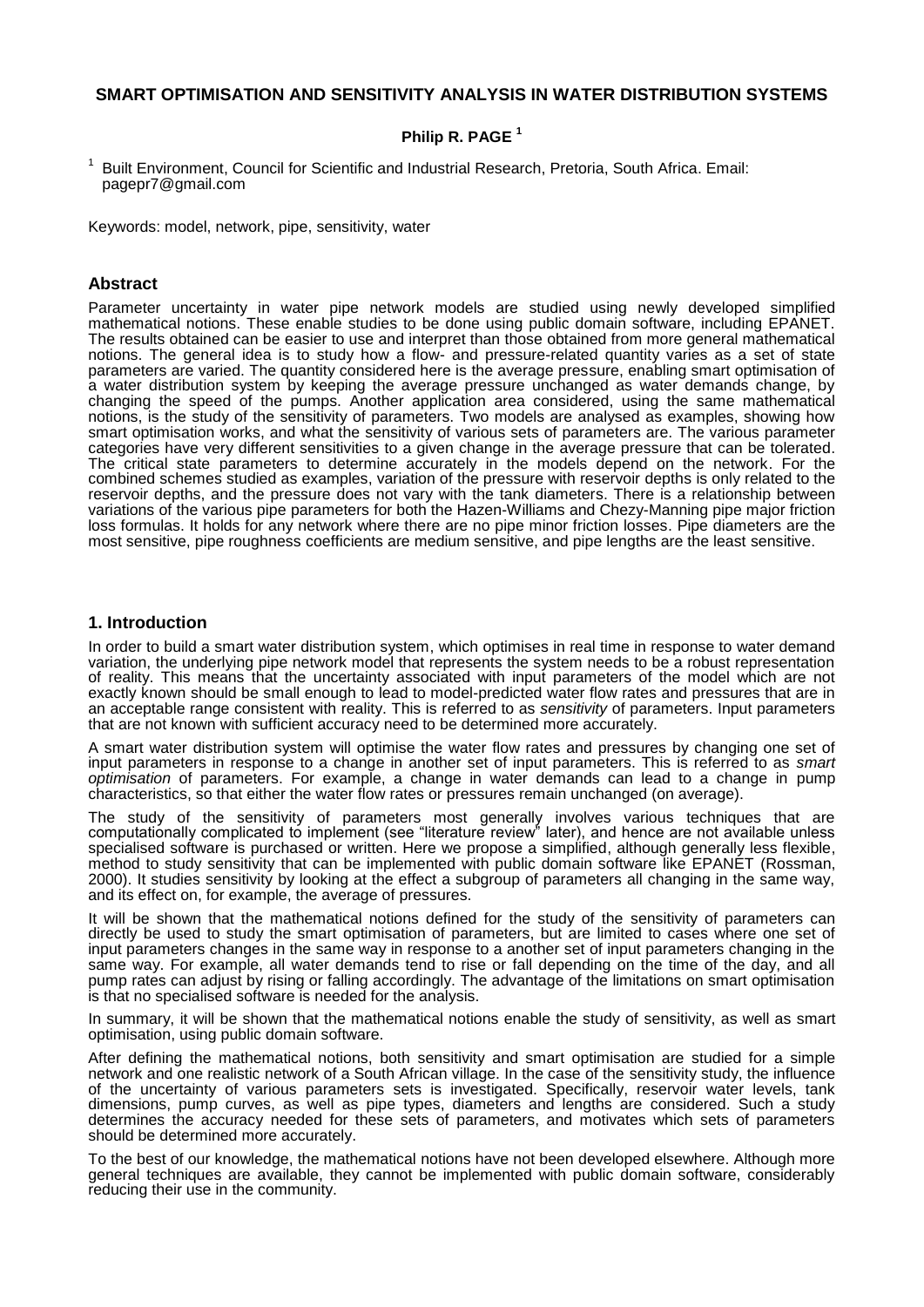This research is conducted within the context of the model being an accurate representation of reality when the network is accurately constructed, and the parameters are well chosen. Weaknesses of the modelling framework itself are beyond the scope of this work. The water distribution system concepts used are those in standard models like EPANET.

## **2. Literature Review**

Sensitivity analysis (Frey *et al*., 2002) is a tool that may be used to ascertain

- *Forward use:* how much the outputs of a given model depend on each or some of the input parameters;
- *Backward use:* how variation in the outputs of a model can quantitatively or qualitatively be apportioned to different uncertain inputs.

This work uses sensitivity analysis notions. Since nominal range sensitivity analysis (NRSA) is the easiest sensitivity analysis method to implement and understand (Frey *et al.*, 2002), we develop a sensitivity analysis formalism based on this method. It is a mathematical, rather than a statistical, method. NRSA allows only a single state parameter to vary at a time. This work extends this to multiple parameters varying in a specific *correlated* way.

A recent application of mathematical (as opposed to statistical) sensitivity analysis to the hydraulics of a water distribution system is a method for calibration, pipe diameter design, and input uncertainty assessment (Möderl *et al*., 2011). This GIS-based sensitivity analysis method, which is closely related to NRSA, is obtained from the mathematical notions developed here by applying Eq. 3 below, but allowing only *one* state parameter to scale. A mathematical sensitivity analysis method that allows individual parameters to vary *independently*, i.e. not correlated as in Eq. 3 below, was used for ranking the relative importance of pipes (Izquierdo *et al*., 2008). Such a sensitivity *matrix* analysis is computationally efficient (Izquierdo *et al*., 2008), and more general than NRSA, but is also considerably more complicated.

There have been some recent studies about the hydraulics of a water distribution system, e.g. on water age via GIS-based sensitivity analysis (Sitzenfrei *et al*., 2014), and about demands via sensitivity matrix analysis (Sanz *et al*., 2015).

## **3. Mathematical Development**

## **3.1 Parameter Variation**

The analysis of a pressurised water distribution network involves the construction of a network with *N* internal nodes (junctions), and *L* links (or lines) joining the external and internal nodes. A link has water flowing at rate  $q_k$  through it, and each individual node has pressure  $p_i$  at the position of the node. Here

$$
q_k \quad k = 1, \dots, L \qquad p_j \quad j = 1, \dots, N \tag{1}
$$

are solutions of coupled non-linear equations. Each flow rate is taken to be positive for the base-case solution, and a pressure is usually positive. (If a flow rate is not positive, is can be made positive by reversing the direction of the corresponding link). External nodes are by definition either reservoirs or tanks.

To solve the equations, the state of the system must first be specified by a set of base-case parameters

$$
x_i \quad i = 1, \dots, M \tag{2}
$$

Examples of such parameters are pipe lengths and water demands. (Note that in standard water distribution models, the demand at an internal node is a state parameter, not a flow rate *qk*). The solutions of the equations can formally be denoted as a non-linear function *f*, such that the solution vector  $(q, p) = f(x)$ .

Backward *s*ensitivity analysis and smart optimisation both involve the inversion of *f*. Although complicated in general, a meaningful case where it is simple is presented in the formalism below. Consider the parameter state label set corresponding to all parameters. Let *X* be a subset of that parameter state label set {1,…,*M*} and *C* (the complement) be the set containing the remaining elements. Define

$$
x_i(r) = r x_i \quad i \in X \qquad x_i(r) = x_i \quad i \in C \tag{3}
$$

Hence a subset of the state parameters is scaled by a common factor *r* (e.g. all pipe lengths can be scaled by a common factor, while other parameters are not scaled).

Allowing scaling via a common dimensionless factor is a natural choice. For example, the reliability with which the length of a pipe is known may well be proportional to the length of the pipe; the amount with which water demand changes may well be proportional to the size of the water demand.

Applications where the state parameters of *all* the pipes change together according to Eq. 3 have particular practical use. For example, if all pipe lengths are scaled, the pipe length of the entire network changes such that the length of each individual pipe changes in the same proportion. This hence captures "the length of the network changing". Similarly change of the roughness coefficients and diameters of the entire pipe network can be studied.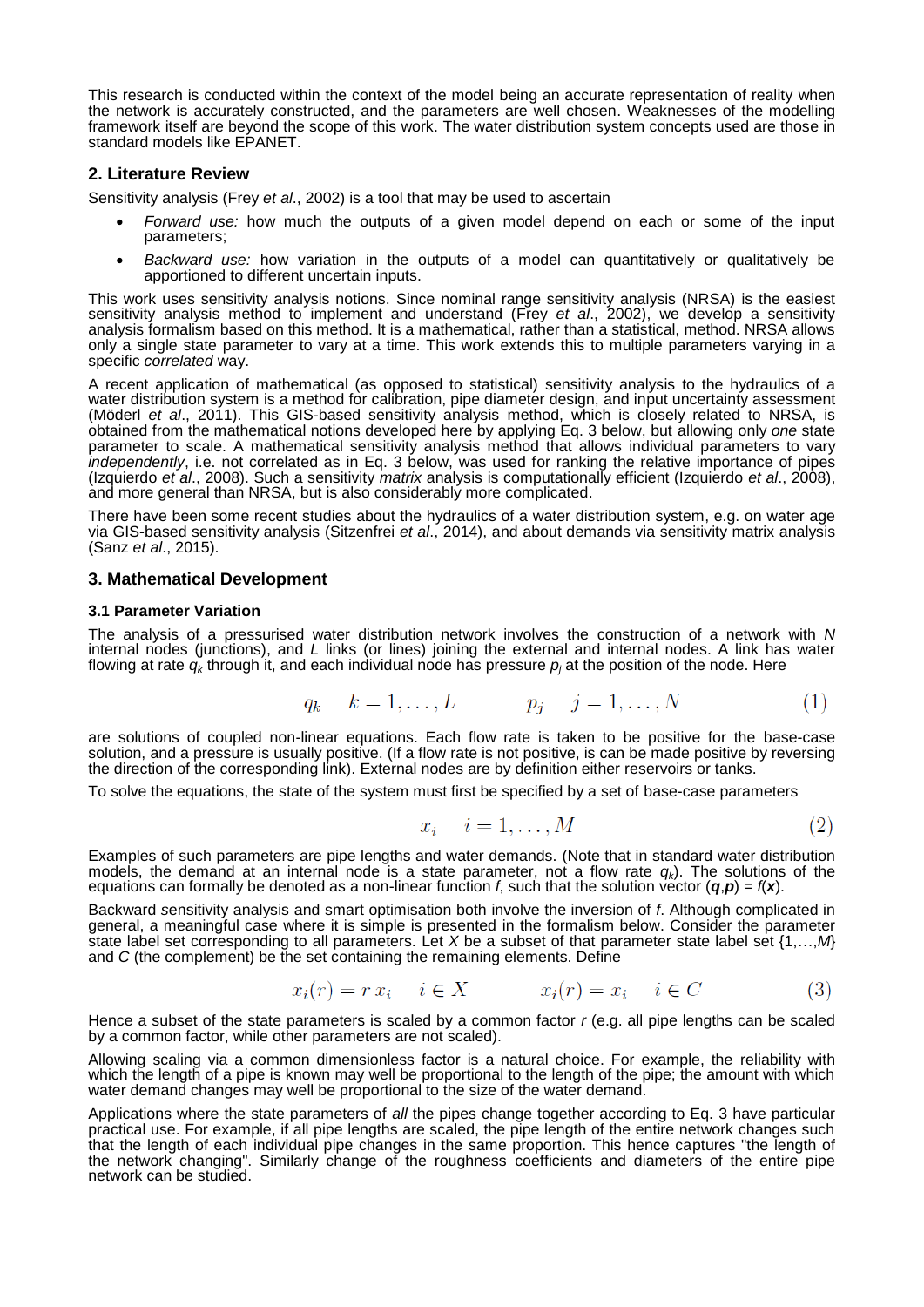According to Eq. 3 the real number *r* is mapped into the solution vector according to

$$
\mathbf{q}(r), \mathbf{p}(r)) = f(\mathbf{x}(r)) \tag{4}
$$

Hence as *r* varies a line is traced out in solution space. Consider a function *g*(*q*,*p*), mapping into a real number. Introduce the function *h* defined by

$$
h: \mathfrak{R} \to \mathfrak{R} \quad \text{where} \quad h(r) = g(f(\mathbf{x}(r))) \tag{5}
$$

Although the full solution of backward sensitivity and smart optimisation problems involves the inversion of *f*, which maps a vector into a vector, these problems will be studied here as an inversion of the much simpler function *h*, which maps a number into a number. Assume the function *h* is defined on a region around *r*=1.

In this work a meaningful choice of *g* will be studied for practical applications. Let *T* be a subset of the internal node label set {1,…,*N*}, which has *N<sup>T</sup>* elements. Define the specific instance of *g* as *gm*, and the specific instance of *h* as *P*, such that

$$
g_m(\mathbf{q}, \mathbf{p}) \equiv \frac{1}{N_T} \sum_{j \in T} \epsilon_j \, p_j \qquad P(r) \equiv \frac{1}{N_T} \sum_{j \in T} \epsilon_j \, p_j(\mathbf{x}(r)) \tag{6}
$$

Here *ε<sup>j</sup>* denotes a sign which can have the value -1 or 1. When all the *ε<sup>j</sup>* are unity, *g<sup>m</sup>* is the average pressure in the selected internal nodes.

If the average pressure is uncertain within certain limits, which uncertainty in the pipe lengths is allowed? To solve such *backward sensitivity* problems, the lower and upper uncertainty limits of *h* are specified to be respectively

$$
h(r_1) - h(1) < 0
$$
 and  $h(r_2) - h(1) > 0$   $(r_1$  and  $r_2$  are limits of r) (7)

which are then solved for the limits of *r*. This gives the limits of the state parameters by using Eq. 3. The solution procedure involves the inversion of the function *h*, which is assumed to be invertible.

### **3.2 Linearization**

If some state parameters vary around the base-case parameters with *r* very near to 1, i.e.

$$
\Delta r \equiv r - 1 \qquad |\Delta r| \ll 1
$$
  

$$
\Delta h \equiv h(r) - h(1) = D \Delta r \qquad D \equiv h'(1) \quad \text{(derivative at } r = 1) \tag{8}
$$

using the Taylor expansion. Practically, this equation is used as follows. Choose state parameters satisfying Eq. 3 with *r* very near to 1. Calculate Δ*h* using software (including the public domain software EPANET). Then deduce *D* from Eq. 8.

#### 3.2.1 Smart Optimisation

The problem of interest is to scale a set of parameters together, and then to scale another set of parameters together, so that the average pressure remains unchanged. The smart optimisation applications in this work therefore use *h*=*P* from Eq. 6, with *T* the internal nodes with non-zero water demands and all signs equal to unity. However, the results in this section are for general *h*.

The procedure for smart optimisation is as follows. Obtain *D<sup>1</sup>* and *D<sup>2</sup>* for two sets of scaling state parameters *X<sup>1</sup>* and *X<sup>2</sup>* respectively, representing deviations around the *same* base-case parameters. Then, given the scaling value  $r_1$ , determine scaling value  $r_2$  such that

$$
\begin{aligned}\n\Delta h_1 &= D_1 (r_1 - 1) \\
\Delta h_2 &= D_2 (r_2 - 1) \\
0 &= \Delta h_1 + \Delta h_2\n\end{aligned} \tag{9}
$$

yielding

$$
r_2 = 1 - \frac{D_1}{D_2} (r_1 - 1)
$$
\n(10)

3.2.2 Sensitivity

Assume *h*(*r*) to be within the specified uncertainty limits

$$
-\Delta h, \Delta h \qquad \Delta h \text{ positive or negative} \tag{11}
$$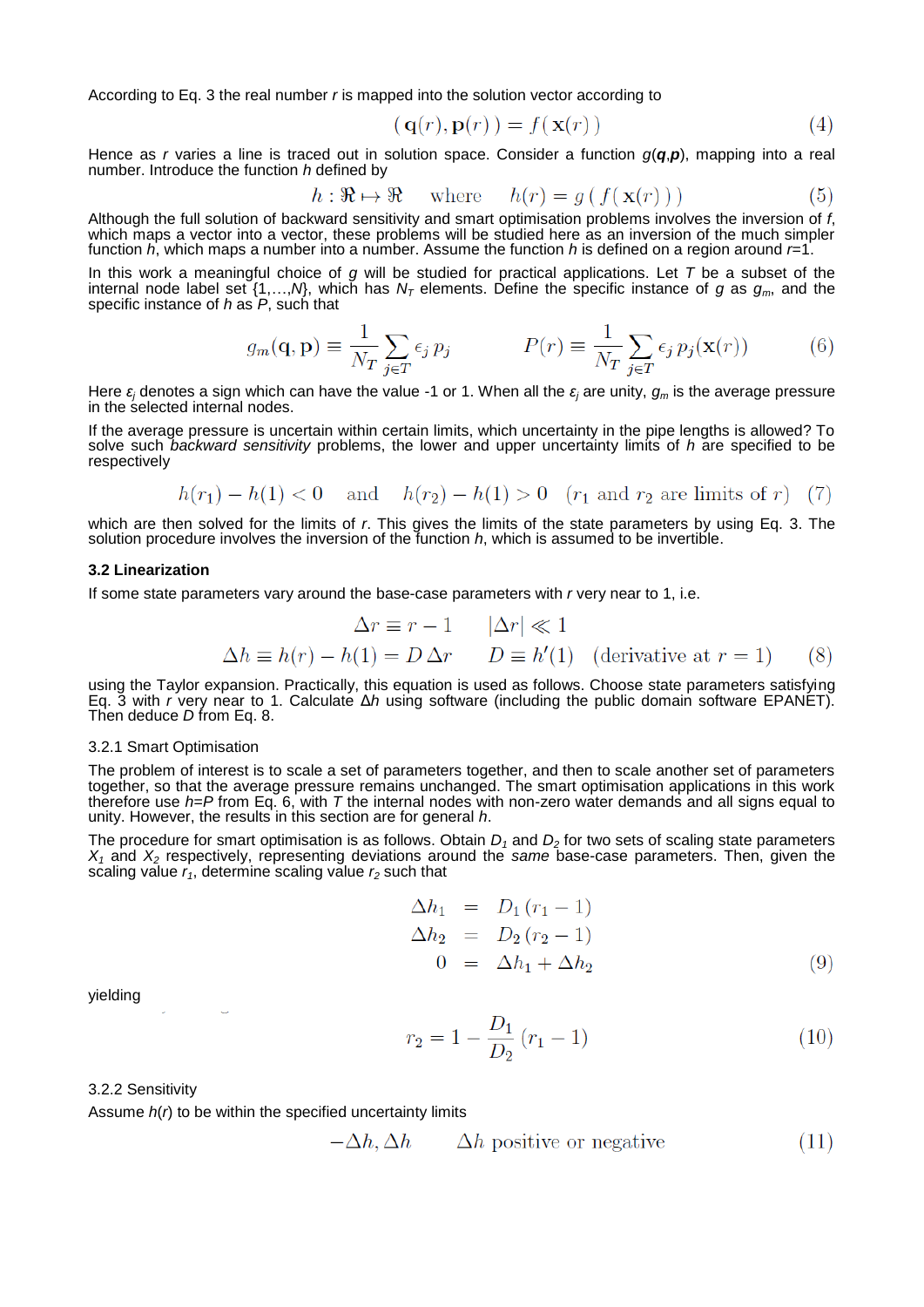Then applying Eq. 8 the deduced uncertainty limits are

$$
\Delta r = \frac{\Delta h}{D} \tag{12}
$$

This gives limits of the state parameters according to Eq. 3. The procedure for a linear backward sensitivity study is as follows. Obtain *D* for a set of scaling state parameters *X*, representing deviations around the base-case parameters. Then, given the value Δ*h*, determine Δ*r* in accordance with Eq. 12.

In order for the procedure to be meaningful, Δ*h* must represent a tolerance that is allowable for the water distribution system. The sensitivity applications in this work assume that the "average" pressure has a certain tolerance. They therefore use *h*=*P* from Eq. 6, with *T* the entire internal node label set and the signs chosen in such a way that

$$
|\Delta P| = \frac{1}{N_T} \sum_{j \in T} |p_j(\mathbf{x}(r)) - p_j(\mathbf{x}(1))| \qquad |\Delta r| \ll 1 \tag{13}
$$

This ensures that the pressure difference at each node contributes with the same sign, implying that the effect of some nodes cannot cancel that of others, meaning that the effect of each node is taken into account constructively.

Eqs. 10 and 12 are the main results to be used. Even though they are only exact for *r very* near to 1, they will be used for values near to 1 as well.

### **3.3 Time Dependence**

Time is not a state parameter. Most the quantities discussed here are in principle functions of time. For example, smart optimisation can be performed at various times as the hydraulic network evolves.

For the examples discussed in this paper, the state parameters and network controls are assumed to be time-independent. Correspondingly, only the stationary solution is discussed. In practice, this means that the parameters are constant over a time scale longer than the timescale that the hydraulic network settles into a stable state (the relaxation time). Particularly, the water demands and reservoir levels are time-averaged quantities. Smart optimisation is performed over a timescale longer than the relaxation time.

## **4. Network Models**

## **4.1 Idealised Model**

Consider the model in [Figure 1.](#page-4-0) Water is pumped from the two reservoirs by two pumps. The water pushes up into the tank, and stabilizes at a certain level in the tank. There are water demand points at nodes 3 to 6.

The model is referred to as "idealised" because many parameters are chosen to be the same to enable the results to be easily understood. The base-case parameters are as follows. All elevations above sea level are at 200 metres (m) (including the water level of the reservoirs), except for the tank minimum water surface level at 230 m. The depths of the reservoirs are 10 m. Pumps 1 and 2 produce duty flows of respectively 40 and 20 litres/second (t/s) at duty head 35 m (referred to as pump speed 1). The tank has a diameter of 20 m. The non-zero demands at nodes 3, 4, 5 and 6 are respectively 9, 12, 15 and 18 ℓ/s. All pipe lengths are 1000 m, all pipe diameters are 300 mm, and all pipe Hazen-Williams roughness coefficients are 100. All parameters are expressed in the units shown.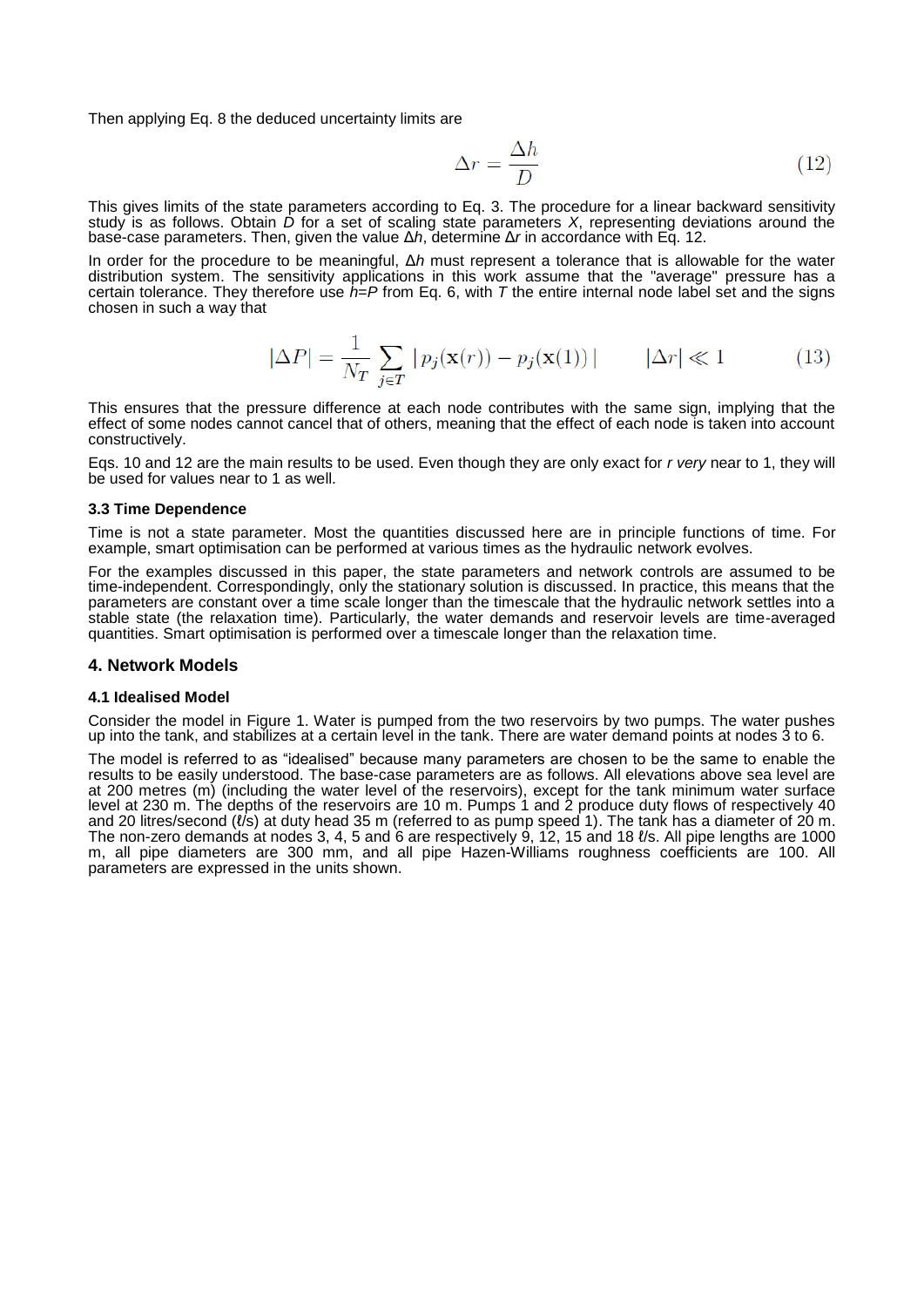

<span id="page-4-0"></span>*Figure 1 Idealized model. Unless shown otherwise, a link is a pipe. The flow rate along the links is displayed in ℓ/s. The pressure at the nodes is displayed as pressure head in m. The tank level stabilizes at 3.4 m.*

Parameters are varied from the base-case solution to obtain the derivatives *D* from Eq. 8. These derivatives are shown in Table 1. They are measured in m, and their size should be compared to the average pressure head of the internal nodes considered.

|            |                | Smart optimisation |             | Reliability             |            |  |
|------------|----------------|--------------------|-------------|-------------------------|------------|--|
|            | Demand         | Pump speed         |             | Demand                  | Pump speed |  |
| (m)        | $-26.5$        | 93.8               |             | $-25.2$                 | 93.8       |  |
| $\Delta r$ |                |                    |             | $-0.20$                 | 0.053      |  |
| $\Delta x$ |                |                    |             | $-1.8$ to $-3.6 \ell/s$ | 0.053      |  |
|            |                |                    | Reliability |                         |            |  |
|            | Pipe           | Pipe               | Pipe        | Reservoir               | Tank       |  |
|            | length         | diameter           | roughness   | depth                   | diameter   |  |
| (m)        | $-3.33$        | 15.7               | 6.08        | 10.0                    | 0          |  |
| $\Delta r$ | $-1.50\dagger$ | $0.32\,$           | $0.82 +$    | 0.50                    | No bound   |  |
| $\Delta x$ | Insensitive    | $95 \text{ mm}$    | Insensitive | $5.0 \text{ m}$         | No bound   |  |

*Table 1 Results for the idealized model.*

† The deduced value of Δ*r* is too large to be consistent with the Taylor expansion approximation used to obtain Eq. 12. However if average pressure variation significantly smaller than 5 m is considered, pipe length and roughness can vary widely to be consistent with the average pressure, so that these parameters are "insensitive" to the average pressure.

Assume all water demands rise from the base-case demands by 5.0%. Using the values of *D* from Table 1 and Eq. 10, it follows that the pump speed must be increased by 1.4% to keep the average pressure of the demand nodes the same. Similarly, if the water demands falls from the base-case demands by 5.0%, the pump speed must be decreased 1.4% to keep the average pressure of the demand nodes the same.

In this way a smart water distribution system can be optimised to keep the average pressure of the demand nodes the same.

For the sensitivity study, the influence of the uncertainty of all relevant parameters sets is investigated. The derivatives *D* from Eq. 8 are shown in Table 1.

Assuming that the average pressure head at the internal nodes varies by +5 m from the base-case average pressure head of 34 m, Eq. 12 is used to obtain Δ*r,* shown in Table 1*.* This level of variation is a fair representation of how accurate the average pressure head should be known in a real water distribution system. Requiring that the average pressure head at the internal nodes to be known by 5 m, implies the following extreme cases: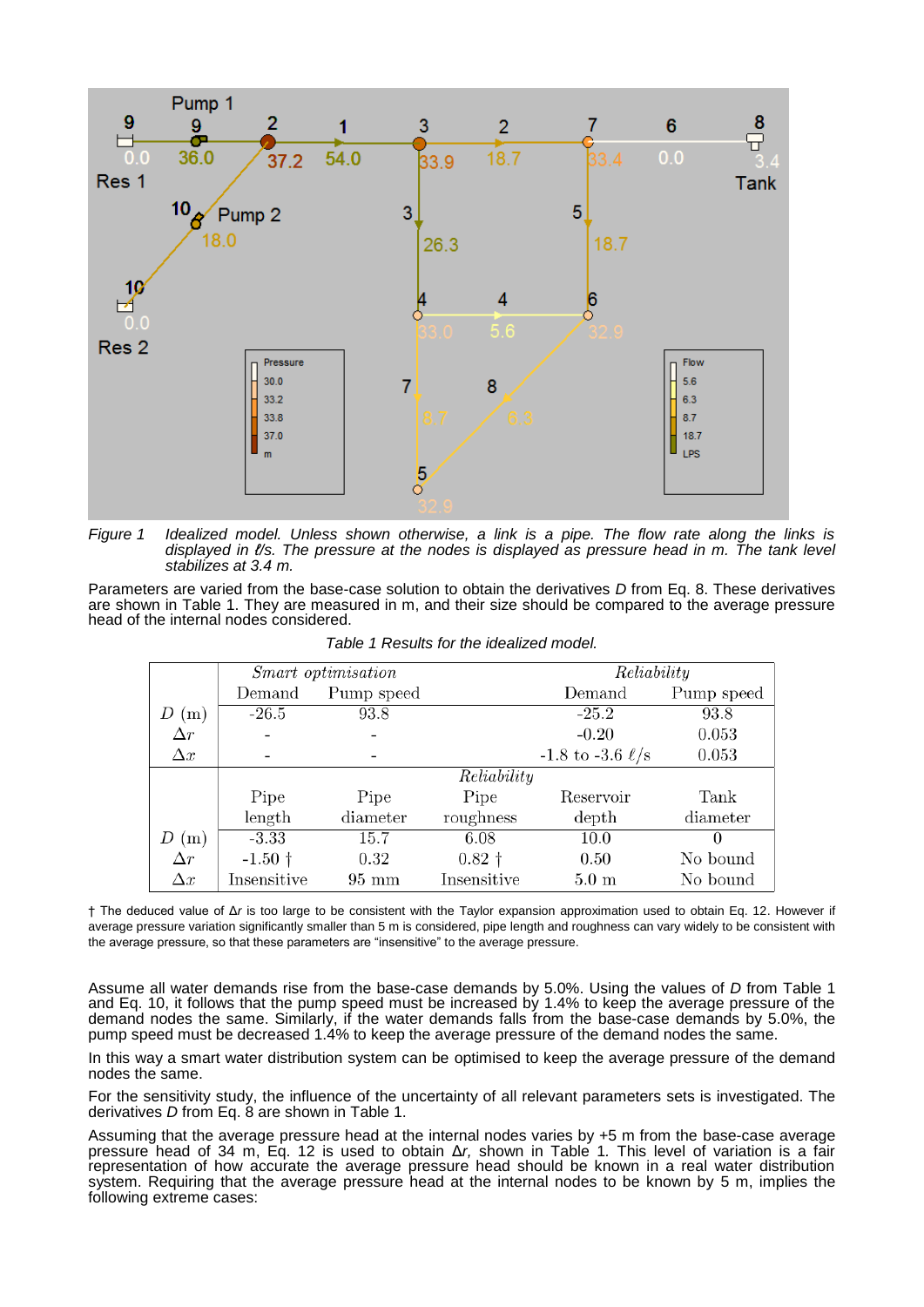- $\bullet$  the pump speeds must be known extremely accurately (up to 5.3%);
- the pipe lengths do not have to be known accurately;
- the tank diameter does not have to be known at all.

From Δ*r* the uncertainty in the parameter, Δ*x,* is calculated from Eq. 3 and shown in Table 1. Requiring that the average pressure head at the internal nodes to be known by 5 m, implies that

- the pump speeds (up to 0.053) and demands (up to 3.6  $\ell$ /s for the 18  $\ell$ /s demand node 6) must be known extremely accurately;
- the pipe diameters (up to 95 mm) and reservoir depths (up to 5 m) are probably known to the required level of accuracy;
- the pipe lengths and roughness coefficients do not have to be known accurately;
- the tank diameter does not have to be known at all.

The analysis shows that the critical parameters to determine accurately are the pump speeds and the demands.

## **4.2 Village Model**

Consider the model in [Figure 1,](#page-4-0) based on data for a South African rural village. As in the idealised model, water is pumped from the reservoir by a pump. The water pushes up into the tank, and stabilizes at a certain level in the tank.

Some of the base-case parameters are as follows. Elevations above sea level vary in this hilly terrain and tend to decrease as the three pipe lines are followed away from the tank. The tank is at the highest elevation, and has a diameter of 10 m. The depth of the reservoir is 10 m. The pump produces a duty flow of 6.4325 ℓ/s at a duty head of 8 m (referred to as pump speed 1). The total demand from all the taps is 6.4325 ℓ/s. Pipe lengths vary: the total length is 7559 m. Pipe diameters vary in the range 50-90 mm, and almost all pipe Hazen-Williams roughness coefficients are 100. In the base-case solution obtained, the flow through the pipe equals 6.4325 ℓ/s.



*Figure 2 Village model. The taps are indicated by "T", and all have non-zero-demands. The pipes are indicated by "P". The tank level stabilizes at 3.0 m.*

Assume all water demands rise (fall) from the base-case demands by 5.0%. From Table 2 it follows that the pump speed must be increased (decreased) by 8.0% to keep the average pressure of the demand nodes the same.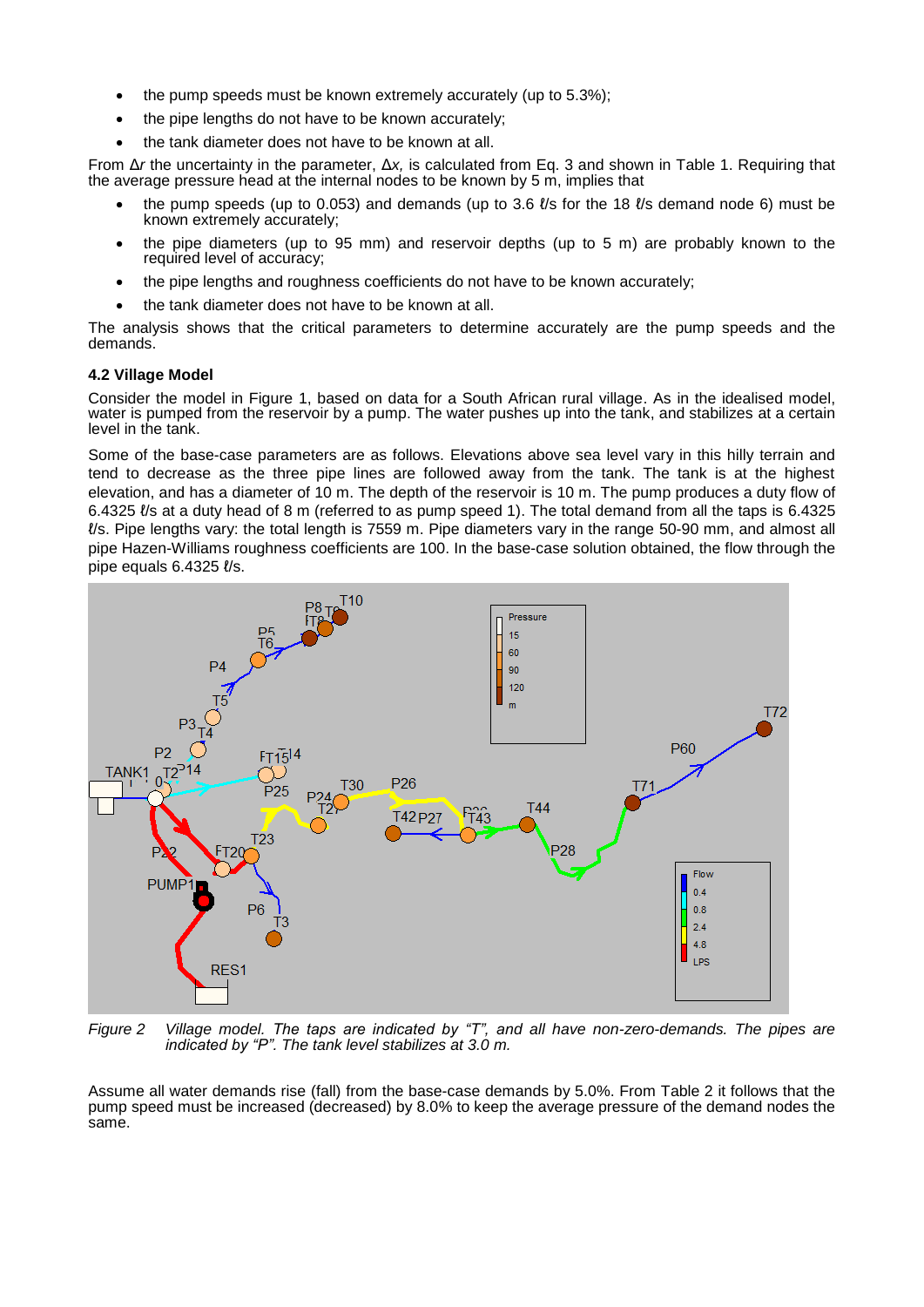| Table 2 Results for the village model. |  |  |  |  |
|----------------------------------------|--|--|--|--|
|----------------------------------------|--|--|--|--|

|            |         | Smart optimisation |             | Reliability     |            |  |
|------------|---------|--------------------|-------------|-----------------|------------|--|
|            | Demand  | Pump speed         |             | Demand          | Pump speed |  |
| (m)        | $-34.1$ | 21.2               |             | $-34.1$         | 21.2       |  |
| $\Delta r$ |         |                    |             | $-0.15$         | 0.24       |  |
| $\Delta x$ |         |                    |             | Various         | 0.24       |  |
|            |         |                    | Reliability |                 |            |  |
|            | Pipe    | Pipe               | Pipe        | Reservoir       | Tank       |  |
|            | length  | diameter           | roughness   | depth           | diameter   |  |
| (m)        | $-15.4$ | 72.4               | 27.9        | 10.0            |            |  |
| $\Delta r$ | $-0.33$ | 0.069              | 0.179       | 0.50            | No bound   |  |
| $\Delta x$ | Various | Various            | Various     | $5.0 \text{ m}$ | No bound   |  |

Assuming that the average pressure head at the internal nodes varies by +5 m, the calculated values of Δ*r* are shown in Table 2*.* Requiring that the average pressure head at the internal nodes to be known by 5 m, implies the following extreme cases:

- the pipe diameters must be known extremely accurately (up to 6.9%);
- the demands must be known accurately (up to 15%);
- the reservoir depth and pipe lengths need to be known least accurately, and are probably known to the required level of accuracy;
- the tank diameter does not have to be known at all.

The analysis shows that the critical parameters to determine accurately are the pipe diameters and the demands.

## **4.3 Relationship between various Pipe Parameters**

Assuming that there are no pipe minor friction losses in a network, we have been able to show for the Hazen-Williams pipe major friction loss formula that the friction, and hence all flows and pressures in the network, will be the same if (Page, 2015)

H-W: 
$$
r_L = \frac{1}{r_D^{4.871}} = \frac{1}{r_C^{1.852}}
$$
  $\Delta r_L = -4.871 \Delta r_D = -1.852 \Delta r_C$  (14)

Here three separate scaling possibilities are considered in Eq. 3, with *X* referring to either (1) all the pipe lengths in the network, (2) all the pipe diameters in the network, or (3) all the pipe Hazen-Williams roughness coefficients in the network. The scaling is denoted by  $r<sub>L</sub>$ ,  $r<sub>D</sub>$  and  $r<sub>C</sub>$  respectively. The second relationship in Eq. 14, which only holds if Δ*r* is very small, can then be used to obtain a relationship between the derivatives *D* in Eq. 8 for the three cases (noting that Δ*h* in Eq. 8 is assumed to be the same for the three scaling possibilities) 1 . In fact, if *D* is very accurately calculated in Eq. 8, and is derived from the *same* function *h* for the three classes of pipe parameters, then the values of Δ*r* calculated from Eq. 12 (examples of which are listed in Table 1 and Table 2) should exactly satisfy the second relationship in Eq. 14. It can be verified that the values of Δ*r* in Table 1 and Table 2 are well represented by this relationship.

The same considerations to be above for the Chezy-Manning pipe major friction loss formula lead to

$$
\text{Chezy-Manning:} \qquad r_L = \frac{1}{r_D^{\frac{16}{3}}} = r_N^2 \qquad \Delta r_L = -\frac{16}{3} \Delta r_D = 2 \Delta r_N \tag{15}
$$

where *N* refers to the Manning roughness coefficient.

# **5. Findings and Discussion**

In this paper research looking at water distribution networks from a novel angle is reported. The models demonstrate how much pump speeds need to be adjusted for the same variation of all the demands, in order to keep the average pressure the same. The various parameter categories have very different sensitivity to changes in the average pressure of the internal nodes. It is not currently known how the order of sensitivity

 1 The first relationship in Eq. 14 is consistent with the values of *D* in the idealized model in Table 1 for *r* = 1.01 where the evaluations of *D* were performed, up to numerical differences which have known explanations. The same is true of the village model in Table 2, except that here additional numerical differences are caused by the fact that different *P* satisfying Eq. 13 were used for the different pipe parameters.